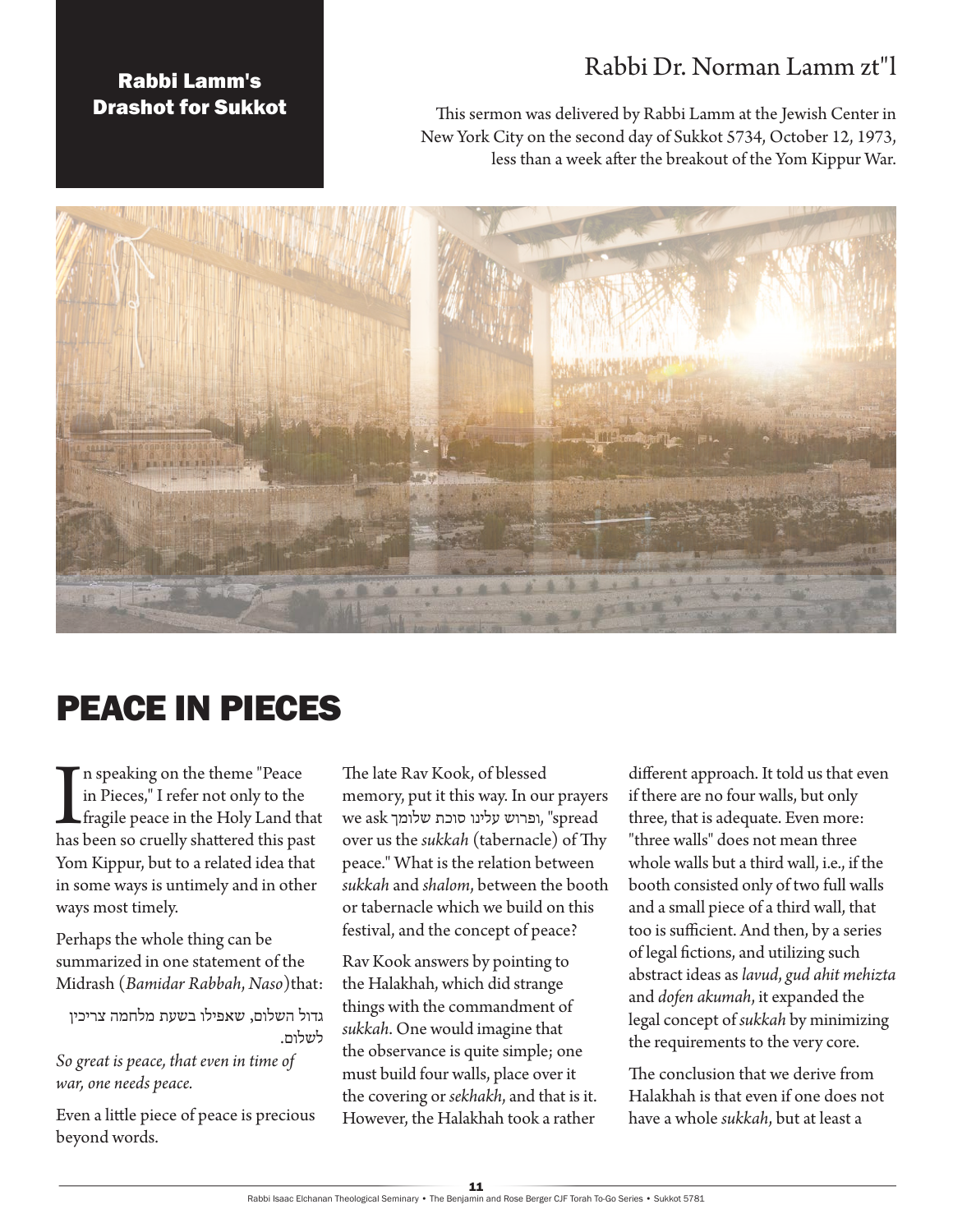little piece of it, that too is good. So wonderful, so vital, so significant is the commandment of *sukkah*, that one must strive for whatever he can get of it.

So it is with peace, *shalom*. I do not know if the classical ideal of total and universal peace ever really existed. I believe it is more of a myth than a reality. One scholar calculated that from the year 1500 B.C.E. to the year 1860 C.E., there were no less than about 8,000 peace treaties that were signed, each one purporting to secure permanent peace, and each one lasting an average of two years (See H. B. Stevens, *The Recovery of Culture*, New York, 1949, p. 221). And that was before the two World Wars! I do not believe there is anyone alive today who can remember a time when universal peace prevailed. In all likelihood, we must resign ourselves to the bitter fact that this is a messianic ideal, one which will indeed not be realized until the Messiah has come. Nevertheless, so precious is peace, so great is peace, that — like the *sukkah* — even a little piece of peace is a blessing! Even *be-sha'at milhamah*, when the world is ravaged by war, we must seek the refuge of little islands of *shalom*, peace.

These bitter days, when even the illusion of peace has been shattered in the Holy Land, we must thank the Lord for the little pieces of peace, and strive our mightiest to retain them.

We must pray that even at the Israeli-Jordanian border, the uneasy peace will continue undisturbed, that the little King who had such a short memory in 1967 will remember more now, and, no matter what maneuvers he must undertake to satisfy his Arab critics, he will make sure that the border does not go up in flames.

We must pray that the friendship, peace, and understanding that currently prevails between Israel and the government of the United States will continue for a long time to come. So far the United States has proved to be a secure friend of Israel in this war. May the Almighty grant that this continue, that the superpower of which we are citizens remain steadfast and confront the enemies of Israel with determination.

Even more important is the *shalom* that prevails amongst Jews. Between 1967 and Yom Kippur of 1973, it seemed at times that the State of Israel and the Jewish people would be rent apart almost irrevocably by various struggles, factionalisms, and animosities. It is a pity that it takes a war to bring us together. But this time we must attempt to forge links of fraternity between Jew and Jew that will not fall apart when the pressures of the outside world begin to wane and ebb. This time we must resolve that we will remain secure with the feeling of powerful Jewish identity, fraternity, and brotherliness, come what may. This time we must insist that the relations between Jew and Jew remain supreme even when we are not threatened by the missiles of the enemy.

Perhaps most important of all is the peace between God and Israel. We must pray for *shalom bein Yisrael la-Avihem she-ba-Shamayim*, that we will be at peace with our Father in Heaven. I mean this in two ways. First, *our* attitude to God. We were spoiled by the Six-Day War of 1967. We won a lightning victory that stunned everyone — even the generals, who later on knowingly and foolishly bragged that they knew all along we would win a stunning victory. The fortunate trauma of total triumph did

something to the Jewish soul; it shook up Jews in Israel and throughout the world, it penetrated beneath the hardened layers of Sabra cynicism and realism, and allowed some kind of spark, some kind of historical longing, some kind of spiritual nostalgia to express itself without selfconsciousness and embarrassment. What a great opportunity that was for Israel to take a giant step forward spiritually! But it was not to be, whether the fault was that of religious Jews (which it probably was) or of the inexorable pace of routine life which was quickly resumed. What is quickly won, is quickly lost. A year after the 1967 war, there was hardly a souvenir left of the feeling of spiritual exaltation which so gripped the entire country. The religious renaissance simply never materialized.

Perhaps now it will be different. Most unfortunately, this is not going to be a mere 6-day war. It is going to be much more difficult. The casualties are already greater than they were in the entire 1967 war. But when it is over, and we will have prevailed (with the help of God), maybe then the slower pace of victory will produce a different attitude: not one of sudden seizures of religious insight which will, like a flash, illuminate and vanish quickly, but a slow understanding, a mature development, a profound realization that we are totally alone in the so-called "Family of Nations"; that in the long run, after we have relied upon each other as Jews, and after we have secured ourselves militarily and politically, ultimately אין לנו להשען אלא על אבינו שבשמים, we have only God in Whom we can trust, and with Whom we must make peace first and foremost. In the Jewish religious conception, every great event in one's life, and every great historical